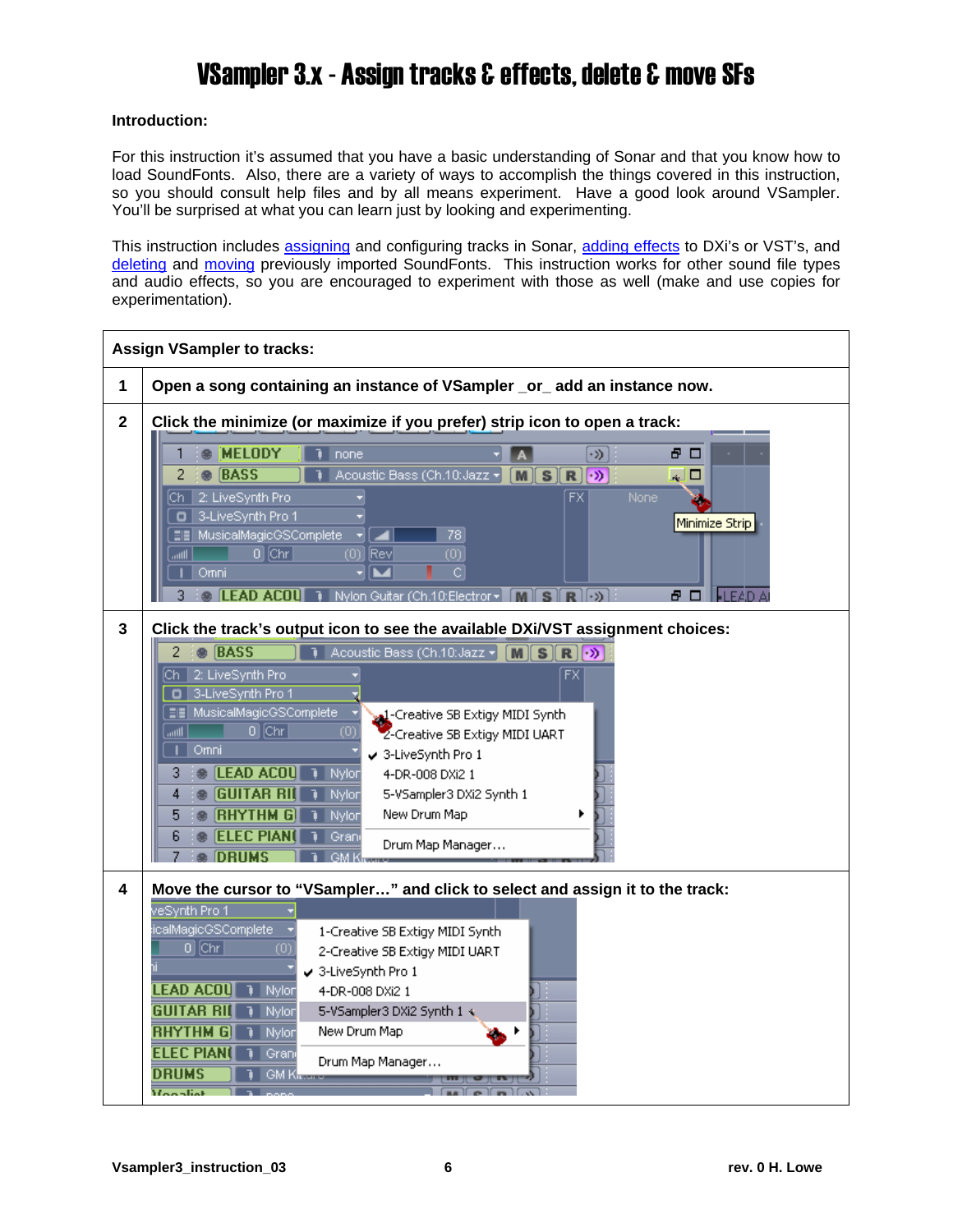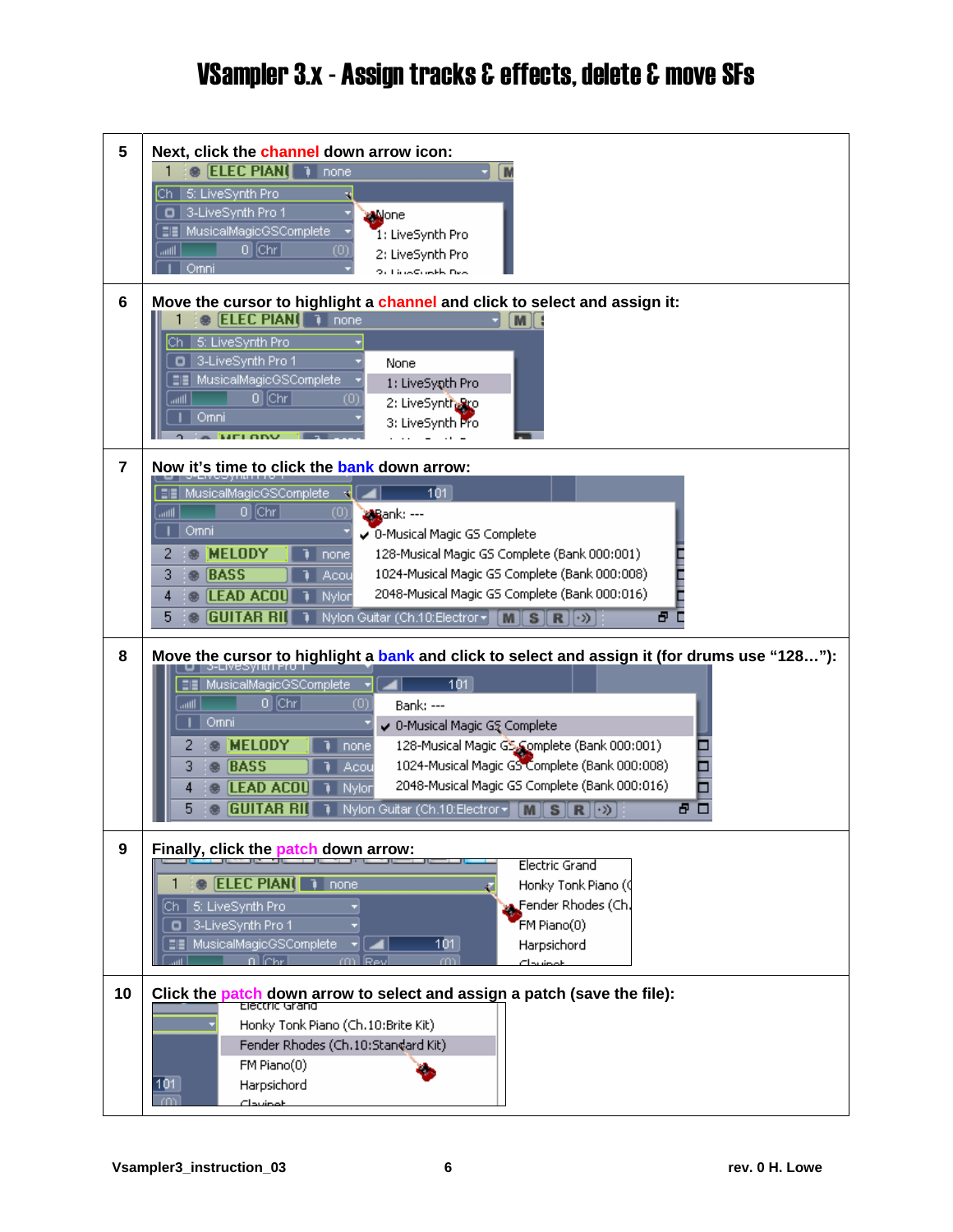<span id="page-2-0"></span>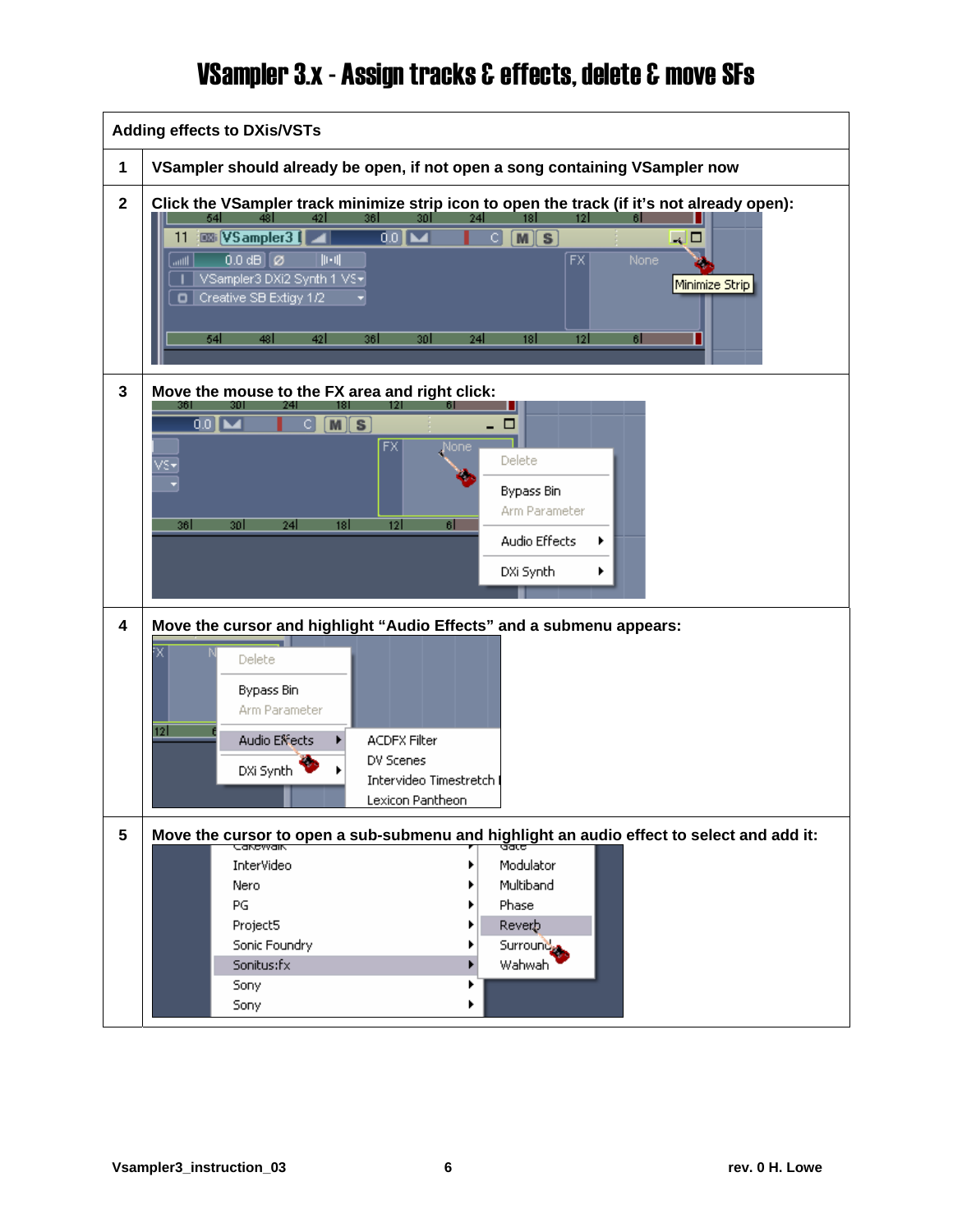<span id="page-3-0"></span>

| 6              | Adjust the parameters or select a preset that your like and click the "X" to close the effect:                                                                                                                                                                                                                                                                                                                        |  |  |  |
|----------------|-----------------------------------------------------------------------------------------------------------------------------------------------------------------------------------------------------------------------------------------------------------------------------------------------------------------------------------------------------------------------------------------------------------------------|--|--|--|
|                | Sonitus:fx Reverb [11: VSampler 3 DXi2 Synth 1 VSM<br>□<br>÷.                                                                                                                                                                                                                                                                                                                                                         |  |  |  |
|                | Presets:                                                                                                                                                                                                                                                                                                                                                                                                              |  |  |  |
|                | Presets<br>Undo<br>Setup A<br>Reset<br><b>Bypass</b><br>-Inf<br>-Inf<br>$0.0$ dB<br>Input<br>Mute<br>-6<br>Low Cut<br>75 Hz<br>$-12$<br>$4.0$ kHz<br>$-18$<br>High Cut<br>$-24$<br>$-30$<br>$0$ ms<br>Predelay<br>$-36$<br>Room Size<br>50 <sup>°</sup><br>$-42$<br>$-48$<br>Diffusion<br>100 %<br>$-54$<br>$\mathbf{L}$                                                                                              |  |  |  |
| $\overline{7}$ | The effect is now listed in the FX section. To add more effects just follow steps 3 thru 6:<br>$0.0$ $\blacksquare$<br><b>EXP</b> VSampler3   4<br>c.<br>M[S]<br>11<br>□<br>$0.0$ dB $\varnothing$<br>$E$ Reverb<br>$\ \cdot\ $<br>lllin.<br>VSampler3 DXi2 Synth 1 VS+<br>Creative SB Extigy 1/2<br>o<br>54<br>48 I<br>24<br>121<br>421<br>361<br>30 I<br>18 I<br>61                                                 |  |  |  |
| 8              | If you're happy with the changes, save the file.                                                                                                                                                                                                                                                                                                                                                                      |  |  |  |
|                | <b>Deleting effects</b>                                                                                                                                                                                                                                                                                                                                                                                               |  |  |  |
| 1              | To remove an effect, move the cursor over the specific effect and right click:                                                                                                                                                                                                                                                                                                                                        |  |  |  |
|                | 图 VSampler31<br>$00$ M<br>$[M]$ S<br>11<br>сı<br>□<br>$0.0$ dB $\boxed{\emptyset}$<br>$  \cdot  $<br>$E$ Reverb<br><b>Illin</b><br>Delete<br>VSampler3 DXi2 Synth 1 VS+<br>Creative SB Extigy 1/2<br>o<br>Bypass <sup>1</sup><br>Arm Parameter<br>54<br>48 I<br>361<br>30 I<br>24<br>181<br>61<br>NOTE: You must right click over an effect, the specific effect; otherwise, the delete function<br>is not available. |  |  |  |
| $\mathbf{2}$   | Click "Delete" and the effect is removed (note the other submenu choices):<br>   VSampler3   <br>11<br>00 <b>M</b><br> M S <br>СI<br>$0.0$ dB $\boxed{\emptyset}$<br>$  \cdot   $<br>$\overline{FX}$<br>None:<br>اااات<br>VSampler3 DXi2 Synth 1 VS+<br>Creative SB Extigy 1/2                                                                                                                                        |  |  |  |
|                | 54<br>48<br>42<br>361<br>30<br>24                                                                                                                                                                                                                                                                                                                                                                                     |  |  |  |
|                |                                                                                                                                                                                                                                                                                                                                                                                                                       |  |  |  |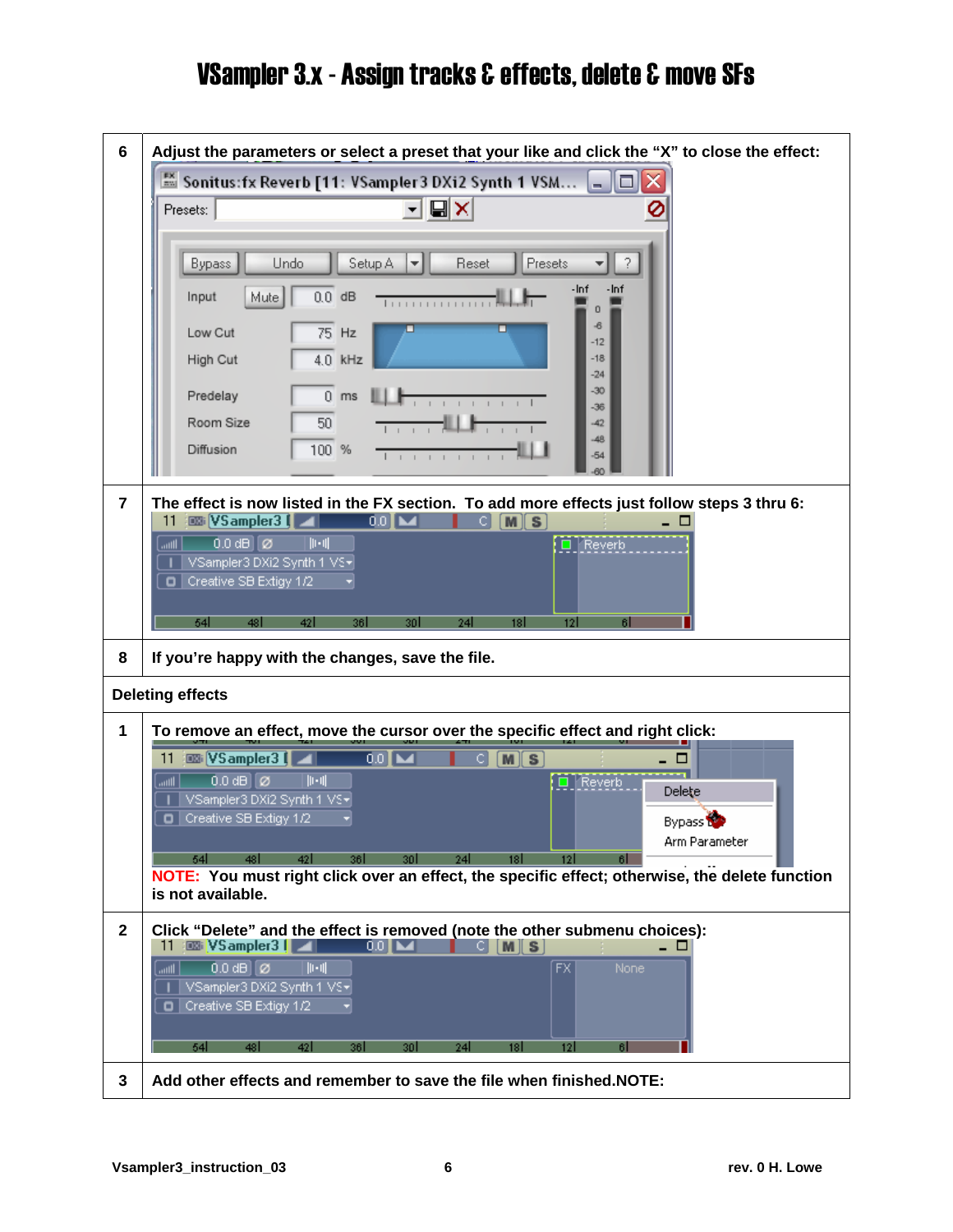<span id="page-4-0"></span>

| <b>Moving Patches in VSampler</b> |                                                                                                                                                                                                                                                                                                                                                                                                                                                                                                                                                           |  |  |  |
|-----------------------------------|-----------------------------------------------------------------------------------------------------------------------------------------------------------------------------------------------------------------------------------------------------------------------------------------------------------------------------------------------------------------------------------------------------------------------------------------------------------------------------------------------------------------------------------------------------------|--|--|--|
| 1                                 | Double click "VSampler" in the VSampler audio track:<br>图 VSampler3    <br>$001-$<br>11<br>$M \, \parallel S$<br>C I<br>$0.0$ dB $\boxed{\emptyset}$<br>$\overline{\mathsf{FX}}$<br>$  \cdot   $<br>lllin.<br>VSampler3 DXi2 Synth 1 VS+<br>Creative SB Extigy AC                                                                                                                                                                                                                                                                                         |  |  |  |
| $\mathbf{2}$                      | Click a patch to load it:<br>Zones Browser<br>150 / 150<br>ll< l><br>$\Box$ $\Box$ $\Box$ $\odot$<br>1: SPiano-86-D7<br>Bank 1<br>Bank <sub>2</sub><br><b>Bank 3</b><br>р<br><b>Grand Piano</b><br>o<br><b>Bright Grand Pian</b><br><b>Electric Grand</b><br>Honky Tonk Piane,<br><b>Fender Rhodes</b><br>NOTE: The progress meter lights up green & shows progress from left to right during load                                                                                                                                                        |  |  |  |
|                                   | There two options at this point. Left click and drag or right click select from a menu.                                                                                                                                                                                                                                                                                                                                                                                                                                                                   |  |  |  |
| 3                                 | Since the patch is already selected with a left click, drag it to a new location:<br><b>Electric Grand</b><br>$\overline{2}$<br>Honky Tonk Piano<br>з<br><b>Fender Rhodes</b><br>4 <sup>1</sup><br>FM Piano(0)<br>5.<br>Harpsichord<br>6<br>Clavinet                                                                                                                                                                                                                                                                                                      |  |  |  |
| 4                                 | Release the left mouse button and a menu appears. Highlight Move:<br><b>Electric Grand</b><br>Honky Tonk Piano<br><b>Fender Rhodes</b><br>FM Piano(0)<br>Move $\leftarrow$<br>Harpsichord<br>6<br>Copy<br>Clavinet<br>Celesta<br>Copy and Insert<br>Glockenspiel<br>Cut and Insert<br><b>Music Box</b><br>10<br>Vibraphone<br>11<br>Cancel operation<br>Marimba<br>12<br>NOTE: Notice the choices available. We're going to move the soundfont, however, you<br>could copy it. This is handy if you want to adjust parameters for a different sound, etc. |  |  |  |
| $5\phantom{.0}$                   | The soundfont is now in the new location:<br><b>Electric Grand</b><br>2<br>3<br><b>Fender Rhodes</b><br>4<br>Honky Tonk Piano<br>FM Piano(0)<br>5<br>Harpsichord                                                                                                                                                                                                                                                                                                                                                                                          |  |  |  |